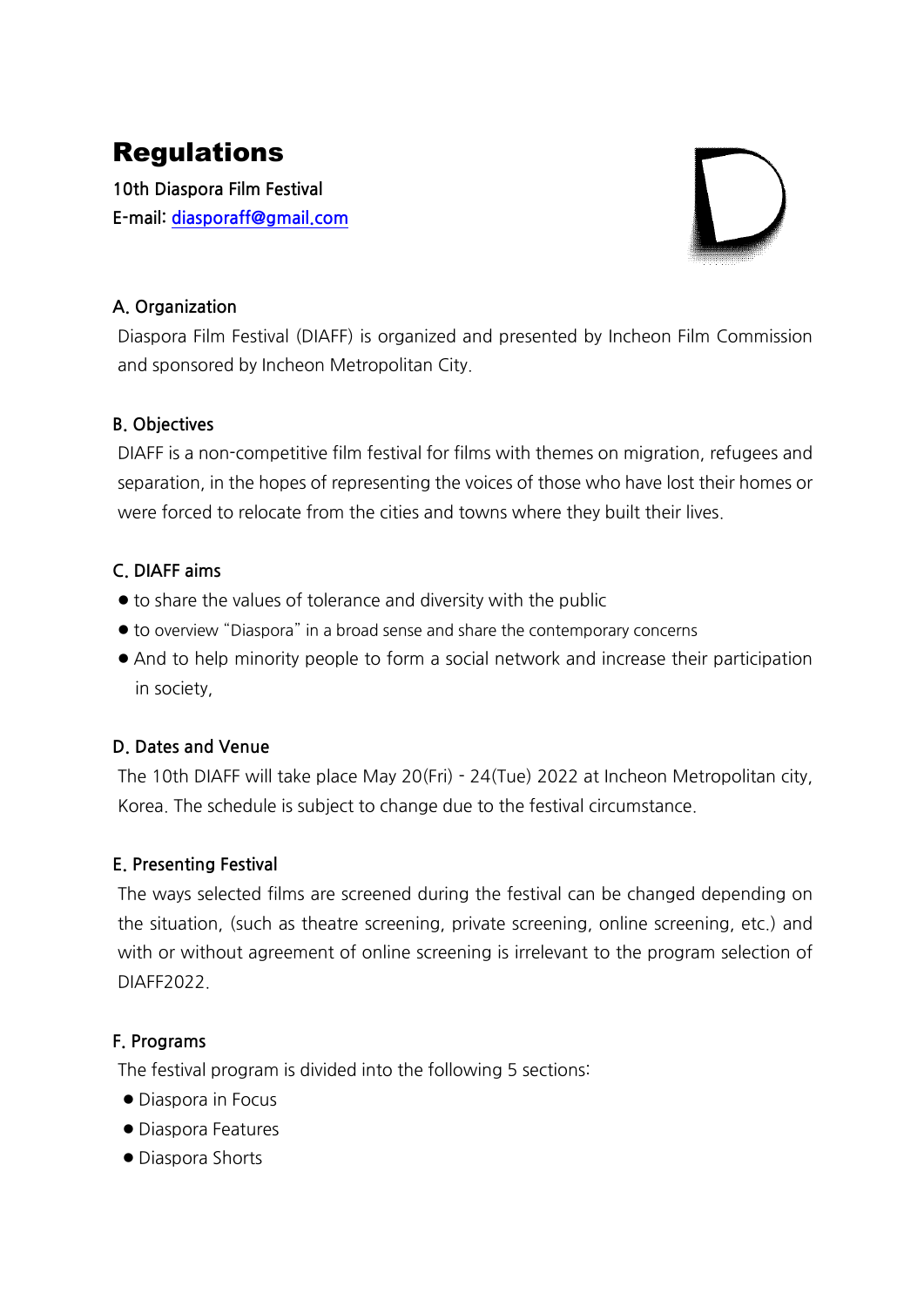- $\bullet$  Cinema Picnic
- $\bullet$  Diaspora's eye
- \*Program may be subject to change

# **G.Submission**

- $\bullet$  Eligibility
- a. Production Date: All submissions should be completed after January 2020.
- There is no precondition of premiere or prior screening.
- Exception for general invitation films.
- b. Genre/Length: Films of all genres and lengths are considered for the selection.
- c.Themes
- The films addressing diaspora issues of 'Migration', 'Transfer' and 'Separation'.
- The films around 'Race', 'Nation (or Nationality)', 'War/Conflict', 'Refugee', 'Generation', 'Gender' and 'Sexuality' from the diaspora point of view.
- The films addressing the story of those who leave their own communities and seek new places for various reasons including social, political, economic and cultural matters.
- d.Subtitles:
- Non-English-speaking films must have subtitles or a transcript of the dialogue in English for both preview and screening copy.
- Non-Korean-speaking films will be screened in Korean subtitle.
- e.Others:
- Any nationality and language can participate.
- A preview copy must be the same cut as the actual screening copy. If a screening copy is different from their preview, it should be informed to the festival immediately
- Material submitted for pre-selection will not be returned.
- Formats
- a. Production Format/Size: all formats are acceptable including film and digital.
- b. Screening Format/Size: DCP/Digital (other formats only upon request).
- Requirements
- a. Entry Form
- b. Online Screener Link (Strictly with Password)
- \* All submissions require English language subtitles except films in English or have no dialogue.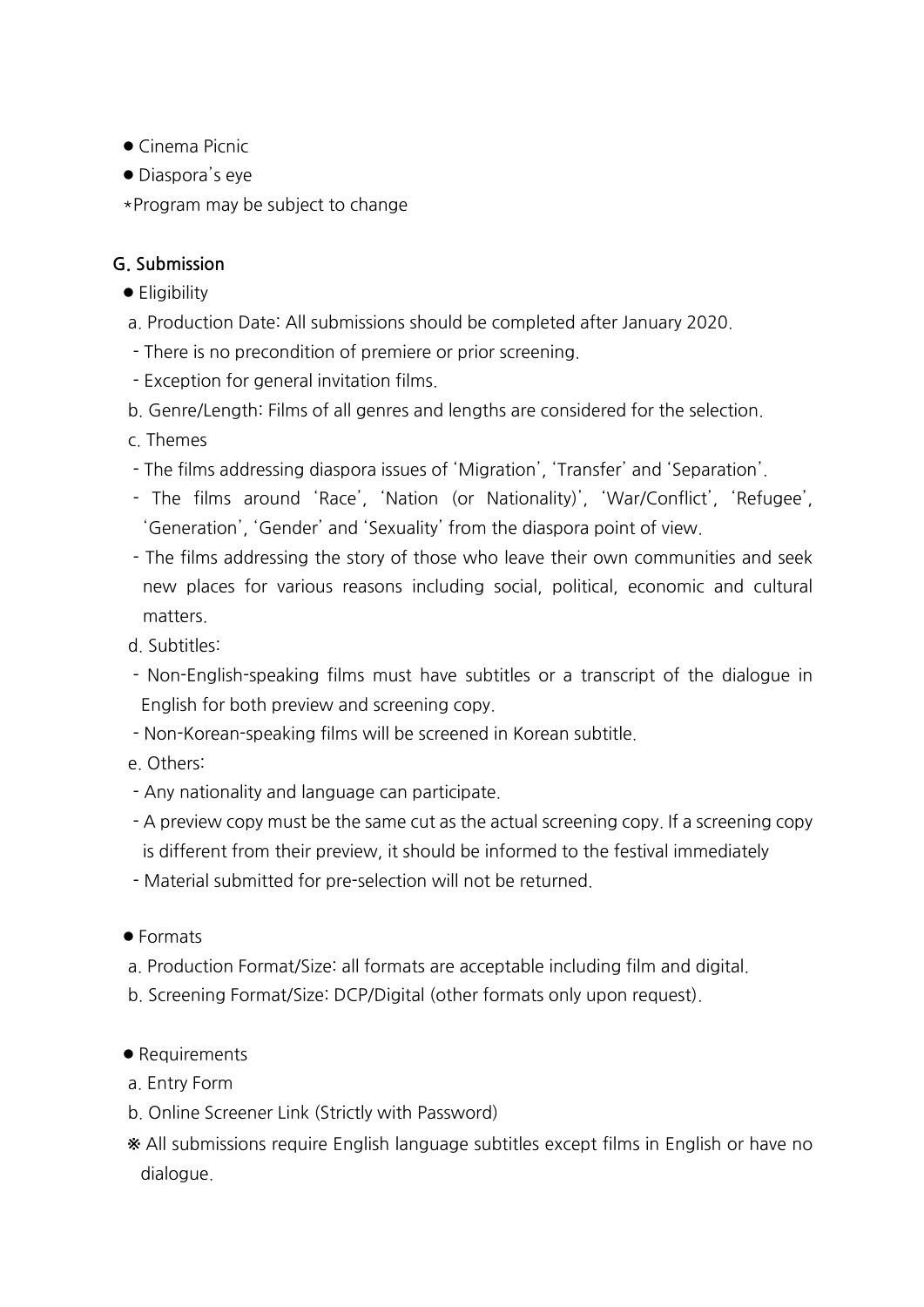- \* Once you upload both application and screener, your application will be considered complete
- $\bullet$  Submission
- a.December 27th (Mon),2021 ~February6th(Sun) 24:00(KST),2022
- b. Please fill in the application form on the festival website (www.entry.diaff.org), and submit it with the online screener link.
- ※ Support:DiasporaFilmFestival,ProgramTeam/diasporaff@gmail.com

### **H.Selection**

- Final selection is made by the programmer(s) of DIAFF and selected films are personally informed. The list of finalists will be published on the official website.
- Once the invitation has been accepted and published via official website, the selected film cannot be withdrawn from the festival program.
- l DIAFF pays flat fee for the screenings according to the internal regulations of the festival.

## **I.Print(ScreeningCopy)**

• The prints (file/dcp) must arrive at the festival office (address below) by **Monday, May** 2<sup>nd</sup>, 2022, at the latest.

To: Diaspora Film Festival (Attn: Program Department) (22007) Stage9, B-30F, 323, Incheon tower-daero, Yeonsu-gu, Incheon, Republic of Korea Tel:+82(0)324357172,Fax:+82(0)324357173,E-mail:diasporaff@gmail.com

- l Film providers should send copies by the courier designated by DIAFF. Further arrangement will be required if the providers prefer to use another courier service.
- In case the print is delivered from other festivals, DIAFF will cover the standard sharing cost.
- DIAFF will return the print within 3 weeks after festival closing. If the print was delivered by file transfer, it will be terminated permanently as soon as the festival is over.
- For additional screenings after the festival, the return or the termination of print will be deferred until the mutually agreed date between the provider and DIAFF.

### **J. Additional Materials (Promotional Purposes)**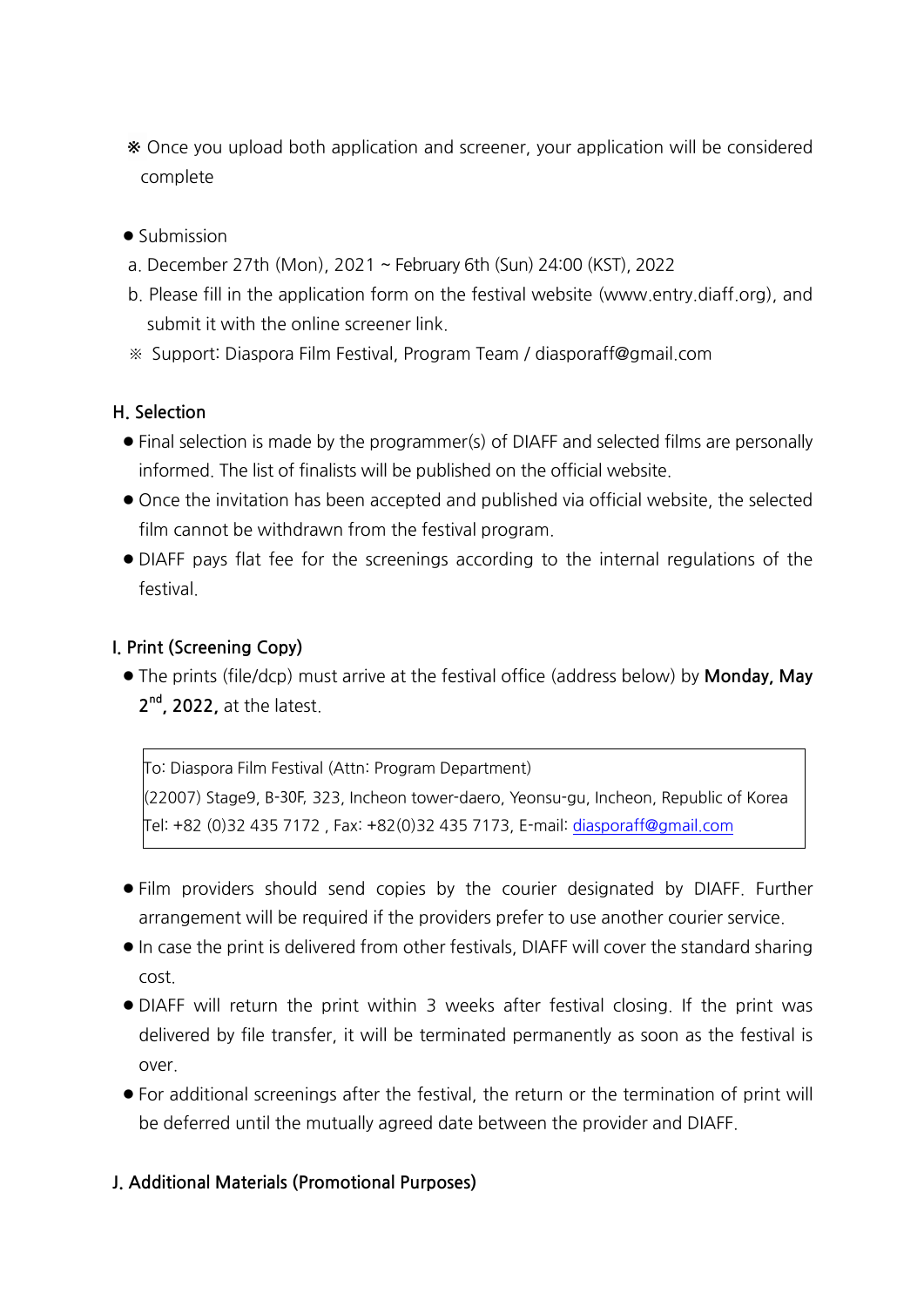Once the film is selected for DIAFF, the entrant should submit the following materials to the festival office.

#### • Materials

- a. Film Information: Production year, Synopsis, director's statement, distributor or production company information (compulsory/given fixed form/email)
- b. Still images: Minimum 3 photos of the film (compulsory/over 300dpi/email)
- c.Director'sphoto (compulsory/over300dpi/email)
- d.Poster (optional/over300dpi)
- e. EPK: Trailer or other promotional clips under 3 minutes (optional/ mov. avi./ email)
- f. Printed materials: PR brochures, fliers, post card (optional / should be sent by post to the same address above)

To: Diaspora Film Festival (Attn: Program Department) (22007) Stage9, B-30F, 323, Incheon tower-daero, Yeonsu-gu, Incheon, Republic of Korea Tel:+82(0)324357172,Fax:+82(0)324357173,E-mail:diasporaff@gmail.com

It is the entrants' responsibility to secure authorization and permission from the copyright owner(s) of any copyrighted contents including music, image and cinematic materials within the selected films. The festival is not responsible for any legal issues that may arise from copyright infringement.

### **K.OnlineScreening**

- l DIAFF is adapting to changing circumstance, selected films agree to access on-line screening service will be released through the festival's online screening platform. The online screening agreement has nothing to do with the selection of entries.
- By agreeing to the on-line screening, selected films are required to submit additional screening copy for its screening. Screening can be canceled if the screening copy is not submitted on time and DIAFF is not responsible for it.
	- Format: mp4, mov, etc.
	- Language: English Subtitle(Non English-speaking), Clean Subtitle(English-speaking)
- $\bullet$  All submitted files are discarded when the festival is over.

### **L. Submitted Materials and Reproduction**

• The festival reserves the right to use submitted materials for(non-commercial)